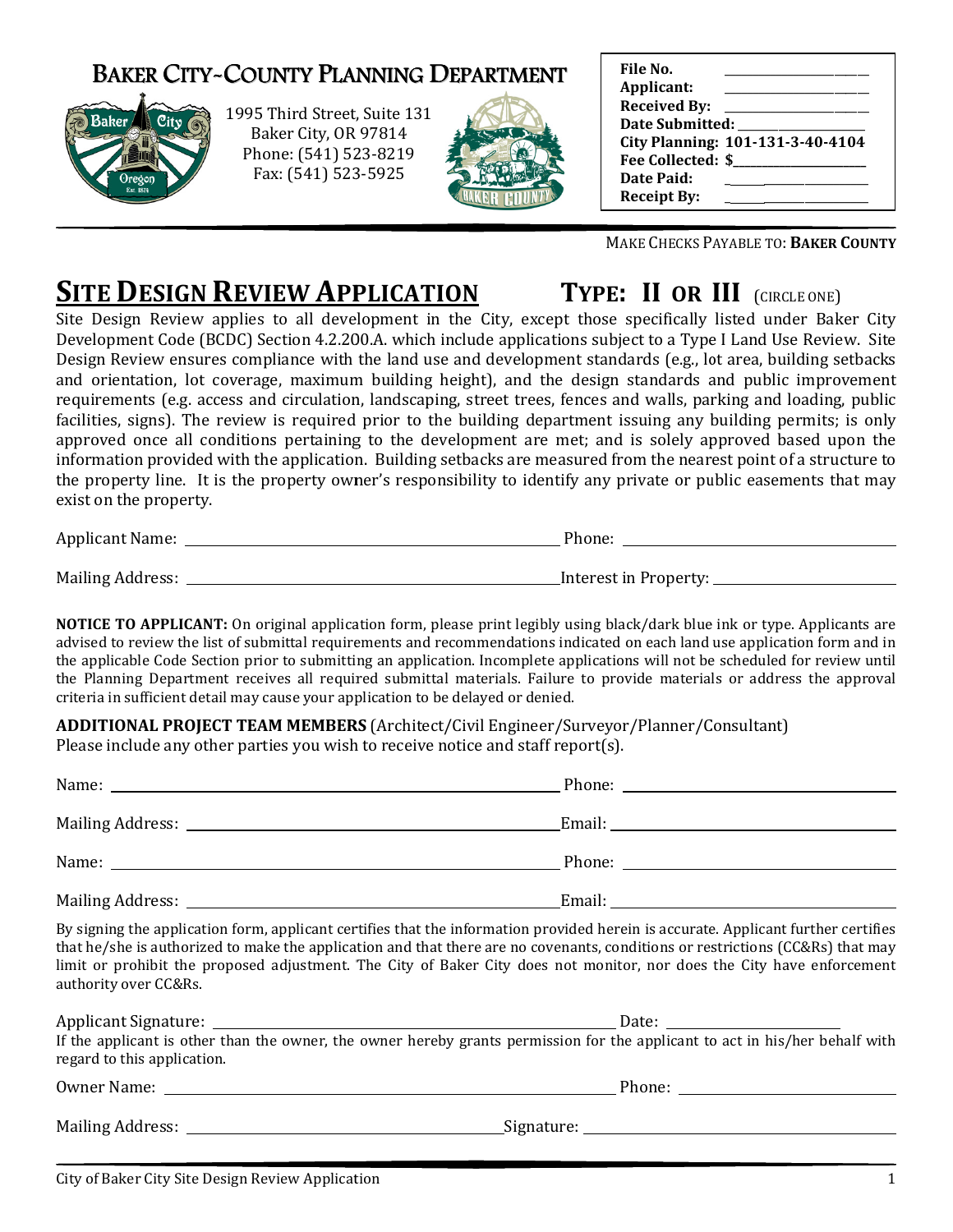| Specific description of proposal, including gross square footage of proposed structure(s): |                        |  |  |  |
|--------------------------------------------------------------------------------------------|------------------------|--|--|--|
|                                                                                            |                        |  |  |  |
|                                                                                            |                        |  |  |  |
|                                                                                            |                        |  |  |  |
|                                                                                            |                        |  |  |  |
| Was a pre-application conference held for this project?                                    | $\vert$ Yes $\vert$ No |  |  |  |
| Are there additional reviews pending? $\Box$ Yes $\Box$ No                                 | If yes, File $\#$ :    |  |  |  |

## Submittal Requirements:

- Original APPLICATION FORM signed by all parties. Multiple forms may be used if necessary.
- NARRATIVE including all approval criteria and your responses.
- SITE PLAN showing existing conditions and proposed changes. All site plans should be printed at 1" = 20' scale; 1:40 or 1:100 scale may be used for very large projects.
- COPIES:
	- $\circ$  (3) copies are needed for Type II projects (15,000 sq. ft. and under, 12 or fewer dwelling units).
	- $\circ$  (10) copies are needed for Type III projects (15,001 sq. ft. and greater, greater than 12 dwelling units).

All materials larger than  $8 \frac{1}{2}$  X 11 shall be folded to  $8 \frac{1}{2}$  X 11 size.

All materials shall be submitted in complete, collated application packets. Packets shall be stapled, bound, or otherwise attached to prevent loss of individual sheets or parts.

Baker City Development Code Section 4.2.500.B. Site Design Review Information. In addition to the general submission requirements an applicant for Site Design Review shall provide the following additional information, as deemed applicable by the City Planning Official. The Planning Official may deem applicable any information that he or she needs to review the request and prepare a complete staff report and recommendation to the approval body:

- 1. Site analysis map. The site analysis map shall be provided and generally contain the following:
	- a. The applicant's entire property and the surrounding property to a distance sufficient to determine the location of the development in the City, and the relationship between the proposed development site and adjacent property and development. The property boundaries, dimensions and gross area shall be identified;
	- b. Topographic contour lines at 2-foot intervals for slopes of 6 to 10 percent, and 5-foot intervals for steeper slopes;
	- c. Identification of slopes greater than 25 percent;
	- d. The location and width of all public and private streets, drives, sidewalks, pathways, rights-of-way, and easements on the site and adjoining the site;
	- e. Potential natural hazard areas, including any areas identified as subject to a 100-year flood, areas subject to high water table, and areas mapped by the City, County, or State as having a potential for geologic hazards;
	- f. Resource areas, including marsh and wetland areas, streams, and wildlife habitat identified by the City or any natural resource regulatory agencies as requiring protection;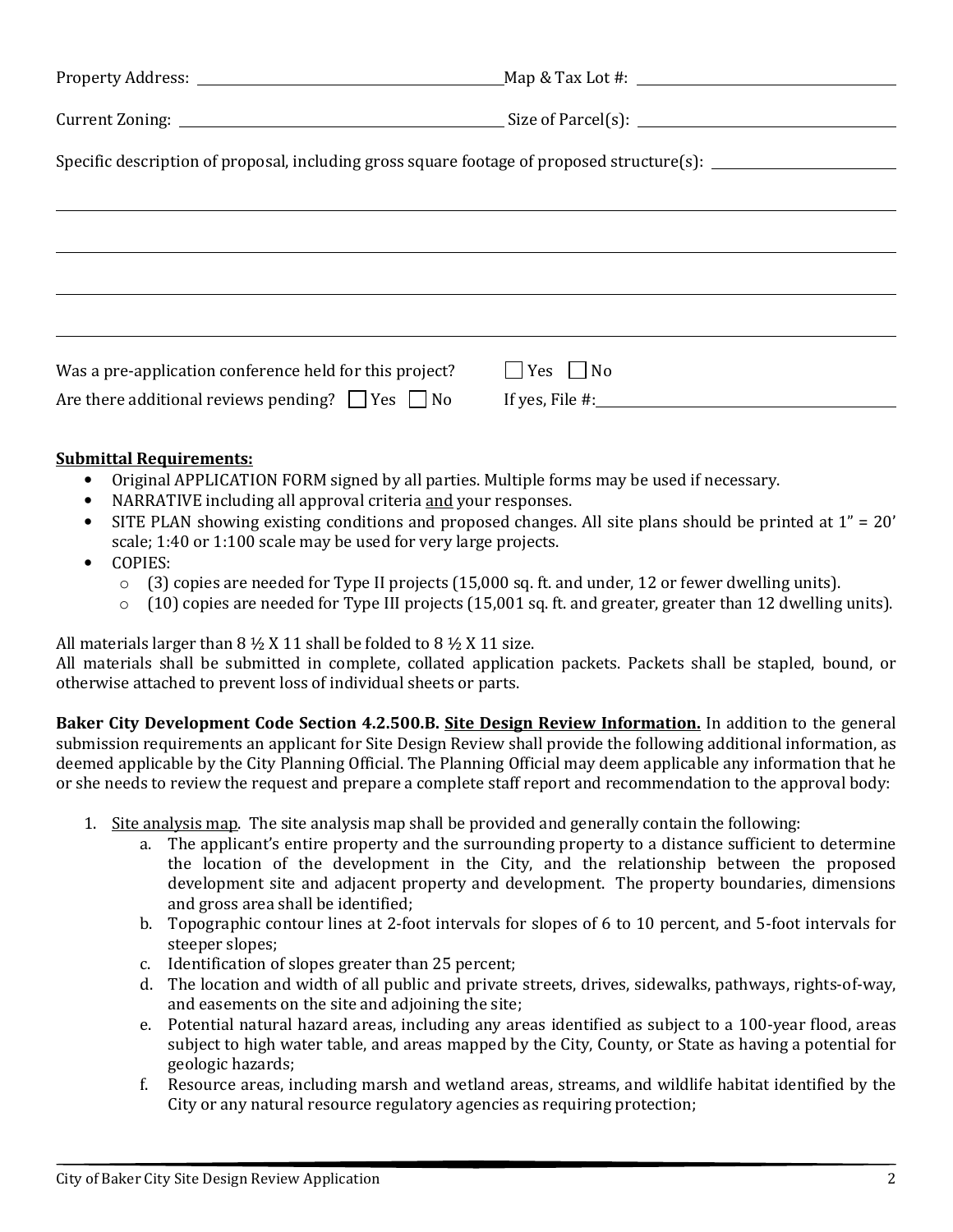- g. Site features, including existing structures, pavement, large rock outcroppings, areas having unique views, and drainage ways, canals and ditches;
- h. Locally or federally designated historic and cultural resources on the site and adjacent parcels or lots;
- i. The location, size and species of trees and other vegetation having a caliper (diameter) of six (6) inches or greater at four feet above grade;
- j. North arrow, scale, names and addresses of all persons listed as owners of the subject property on the most recently recorded deed;
- k. Name and address of project designer, engineer, surveyor, and/or planner, if applicable.
- 2. Proposed site plan. The site plan shall generally contain the following information:
	- a. The proposed development site, including boundaries, dimensions, and gross area;
	- b. Features identified on the existing site analysis maps that are proposed to remain on the site;
	- c. Features identified on the existing site map, if any, which are proposed to be removed or modified by the development;
	- d. The location and dimensions of all proposed public and private streets, drives, rights-of-way, and easements;
	- e. The location and dimensions of all existing and proposed structures, utilities, pavement and other improvements on the site. Setback dimensions for all existing and proposed buildings shall be provided on the site plan;
	- f. The location and dimensions of entrances and exits to the site for vehicular, pedestrian, and bicycle access;
	- g. The location and dimensions of all parking and vehicle circulation areas (show striping for parking stalls and wheel stops);
	- h. Pedestrian and bicycle circulation areas, including sidewalks, internal pathways, pathway connections to adjacent properties, and any bicycle lanes or trails;
	- i. Loading and service areas for waste disposal, loading and delivery;
	- j. Outdoor recreation spaces, common areas, plazas, outdoor seating, street furniture, and similar improvements;
	- k. Location, type, and height of outdoor lighting;
	- l. Location of mail boxes, if known;
	- m. Name and address of project designer, if applicable;
	- n. Locations of bus stops and other public or private transportation facilities;
	- o. Locations, sizes, and types of signs;
- 3. Architectural drawings. Architectural drawings showing one or all of the following shall be required for new buildings and major remodels:
	- a. Building elevations (as determined by the City Planning Official) with building height and width dimensions;
	- b. Building materials, colors and type;
	- c. The name of the architect or designer.
- 4. Preliminary grading plan. A preliminary grading plan prepared by a registered engineer shall be required for development sites 1 acre or larger. The preliminary grading plan shall show the location and extent to which grading will take place, indicating general changes to contour lines, slope ratios, slope stabilization proposals, and location and height of retaining walls, if proposed. Surface water detention and treatment plans may also be required, in accordance with Section 3.4.400.
- 5. Landscape plan. A landscape plan may be required and at the direction of the City Planning Official shall show the following:
	- a. The location and height of existing and proposed fences, buffering or screening materials;
	- b. The location of existing and proposed terraces, retaining walls, decks, patios, shelters, and play areas;